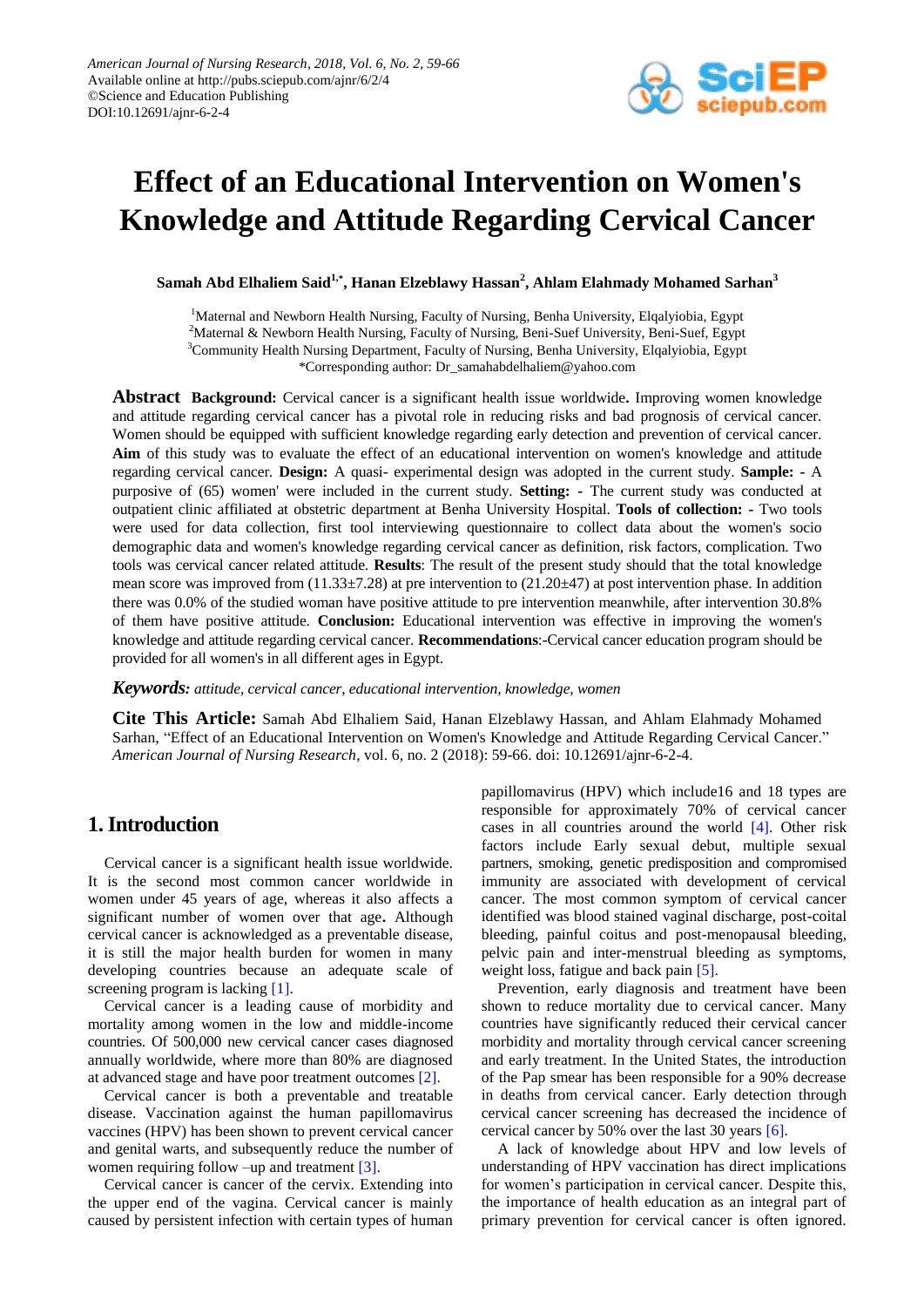[\[7\].](#page-7-1) Incidence of cancer can be reduced through controlling the causes and risk factors. A health education method presents information .about cervical cancer prevention may be the key to changes in cervical cancer knowledge and attitude as well as preventive measure [\[8\].](#page-7-2)

Maternity nurses had a gold role in prevention of cervical cancer as maternity nurses are key person in health care delivery system. Nurses should educated women at different ages to improve knowledge and attitude. Nurses may be able to apply the knowledge in to practice & assume responsibility & accountability for women's & eventually help to improve the reproductive health of the women & can prevent morbidity & mortality of women due to cervical cancer [\[9\].](#page-7-3)

## **1.1. Significance of the Study**

There were an estimated 266,000 deaths from cervical cancer worldwide in 2012, accounting for 7.5% of all female cancer deaths. Almost nine out of 10 (87%) cervical cancer deaths occur in the less developed regions. Mortality varies 18-fold between the different regions of the world, with rates ranging from  $\langle 2 \rangle$  per 100,000 in Western Asia, Western Europe, and Australia/New Zealand to more than 20 per 100,000 in Melanesia (20.6), middle  $(22.2)$ , and Eastern  $(27.6)$  Africa  $[10]$ . In Egypt 25.76 million women aged 15 years and older at risk of developing cervical cancer. The current estimates indicate that every year about 514 women are diagnosed with cervical cancer and 299 die from the disease [\[11\].](#page-7-5) Several studies represented that improving women's awareness ''knowledge and attitude '' had a gold role in improving prevention and prognosis of cervical cancer among studied women. [\[12\],](#page-7-6) so the present study was conducted to evaluate the effect of an educational intervention on women's knowledge and attitude regarding cervical cancer.

# **1.2. Aim of the Study**

This study was undertaken to evaluate the effect of an educational intervention on women's knowledge and attitude regarding cervical cancer. This

Aim achieved through:

- Assessing women's knowledge and attitude regarding cervical cancer

- Designing and implementing of an educational intervention on women's knowledge and attitude regarding cervical cancer

- Evaluating the effect of an educational intervention on women's knowledge and attitude regarding cervical cancer.

# **1.3. Hypothesis**

Knowledge and attitude of women regarding cervical cancer will improve after receiving an educational intervention.

# **2. Subjects and Methods**

## **2.1. Research Design**

Quasi experimental design was utilized to fulfill the aim of this study

# **2.2. Setting**

The study was carried out at outpatient clinic affiliated at obstetric department at Benha University hospital

# **2.3. Sample Type and Criteria**

A purposive sample of 65 women was recruited for the study and fulfilled the following inclusion criteria; Married women and capable to read and write, Woman age ranged from 15- 65 years didn't diagnosis with cervical cancer.

## **2.4. Sample Size**

According to Benha University hospital statistical center, 2016, flow rate of the women were 650 women at the end of year 2016. Ten percent of flow rate (65 women) was selected.

### **2.5. Data Collection**

To accomplish the goals of the study, two tools were used for data collection.

## **2.5.1. First Tool**

Interviewing questionnaire was developed by the researchers in Arabic language after reviewing of related literature. It encompassed three main parts:

*i. Part 1., women' socio -demographic characteristics*: such as age, Level of education, occupation and residence.

*ii. Part 2,* **Obstetrical data:** such as age at marriage, gravidity, parity and using contraceptive method.

*iii. Part 3:* **Women knowledge related Cervical cancer:-**

This part was developed to assess women's knowledge about cervical cancer. It included items. (Meaning of cervical cancer, types, risk factors, symptoms, methods of screening, prevention and treatment) regarding cervical cancer.

#### **iv. Scoring system of knowledge**

A correct answer was scored as "one" and the incorrect "zero". The total knowledge score was calculated by summation of the scores for the correct answers. The total possible score ranged from **(**0 to 27 marks) and means and standard deviations were calculated. The higher scores reflect higher levels of knowledge about cervical cancer.

#### **2.5.2. Second Tool**

Women attitude related Cervical cancer it included (9) items, there was developed by the researchers in Arabic language after reviewing of related literature.

#### **i. Scoring system of attitude.**

The answer was scored as (1 disagree, (2) for uncertain and (3) for agree answers. Total attitude scored was calculated as follow; negative total  $\langle 60\%$ , uncertain 60-75%, and positive  $> 75\%$ .

#### **2.5.3. Tools validity**

The tools were reviewed for comprehensiveness, appropriateness, and legibility by an expert panel consisting of five obstetrics of woman health nursing as community health nursing experts. The panel ascertained the face and content validity of the tools. The tools were modified according to the panel judgment on simplicity of sentences and appropriateness of content.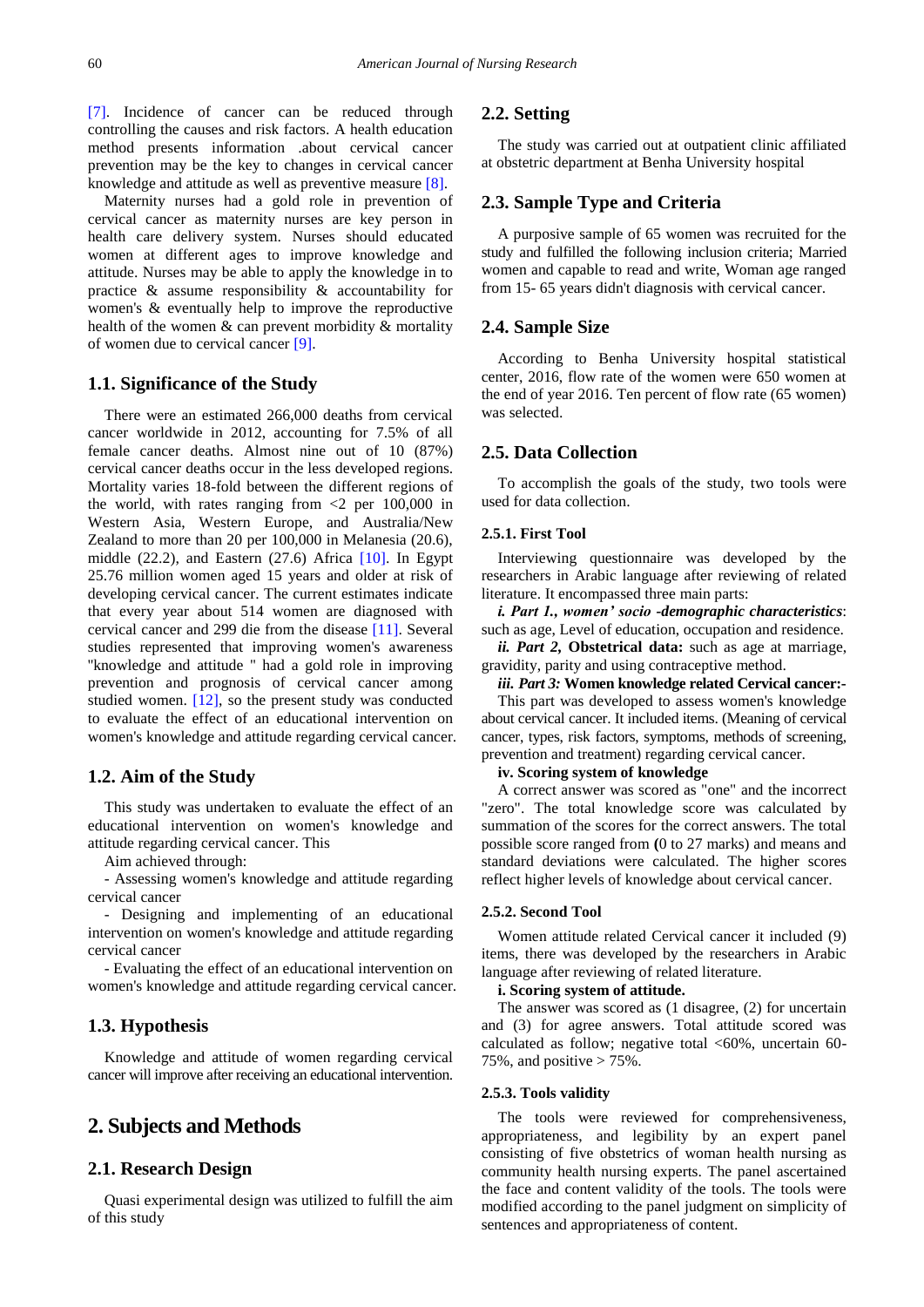#### **2.5.4. Tools Reliability**

Test-retest was repeated to the same sample of studied women on two occasions and then compares the scores the cronbach's coefficient alpha was (0.765) cervical tool.

# **2.6. Ethical Considerations**

A written official letter was obtained from the Dean of the Faculty of Nursing, Benha University to the head of department obstetrics and gynecology Benha University in order to obtain their approval for conduction of the research after explaining its purpose. At the time of data collection oral consent was taken from participants after clear and proper explanation of the study purpose and its importance for them. Each woman was informed about the aim of the study then oral consent was obtained before data collection. Strict confidentiality was safeguarded throughout the study. The women were assured that all data was used only for research purpose. They were informed that they could withdraw from the study at any time before the completion of the study

#### **2.7. Pilot Study**

A pilot study was carried out on 10% from the total number of sample (7) women' to assess the tools clarity, objectivity and feasibility. As well to estimate the time needed for data collection. Those women in the pilot study were not included in the main study sample since some modifications were done.

# **2.8. Field Work**

A written official letter was obtained from the Dean of the Faculty of Nursing, Benha University to the head of department obstetrics and gynecology Benha University in order to obtain their approval for conduction of the research after explaining its purpose. At the time of data collection oral consent was taken from participants after clear and proper explanation of the study purpose and its importance for them. The study was carried out through four phases: assessment, planning, implementation, and evaluation. These phases were carried out from beginning of March 2017 to the end of September 2017, covering along a period of Seven months. The previous mentioned setting was visited by the researchers three days/week (Saturday, Monday and Wednesday) from 9.00 am to 12.00 pm.

#### **2.8.1. Assessment Phase**

Upon securing official permissions to conduct the study, the researchers approached and interviewed each woman', explained the purpose and procedure of the study, and asked for her participation. Upon consent to participate ask woman to complete tool 1 and II to collect baseline about knowledge and attitude of women regarding cervical cancer. Average time for the completion of each women interview was around (30-45 minutes). A number of interviewed woman' / week ranged from 6-8 woman'.

#### **2.8.2. Planning and Implementation Phase**

Based on the needs identified in the assessment phase and in view of the related literature, the researchers developed educational booklet for cervical cancer with simple Arabic language to suit women's understanding included meaning of cervical cancer, types, risk factors, symptoms, pap smear test and its technique, vaccination, methods of prevention and treatment of cervical cancer The educational intervention involved (3) scheduled sessions. These sessions were repeated to each subgroup of (3-4) women. The duration of each session lasted from half an hour to one hour including periods of discussion according to their achievement, progress and feedback. At the beginning of the first session an orientation to the educational intervention and its aims took place.

#### **2.8.3. Evaluation Phase**

After two months. The effectiveness the application of educational intervention for women's knowledge and attitude regarding cervical cancer was assessed by the same pretest format.

#### **2.9. Statistical Analysis**

Data analysis was performed using IBM SPSS statistical software version 22. The data were explored. Descriptive statistics with mean and standard deviation (SD) for continuous variables and frequency for categorical variables were analyzed. Qualitative variables were compared using chi square test (X2) as the test of significance, paired and independent (t) test and ANOVA test was used to compare mean score between two and more groups respectively. Correlation coefficient (r) was used to evaluate association between studied variables. The p-value is the degree of significant. A significant level value was considered when  $p$ -value  $\leq 0.05$ .

# **3. Results**

<span id="page-2-0"></span>

| Table 1.                         |                  |                   |  |  |  |  |  |  |  |
|----------------------------------|------------------|-------------------|--|--|--|--|--|--|--|
| <b>Variable</b>                  | <b>Frequency</b> | $\frac{0}{0}$     |  |  |  |  |  |  |  |
| Age in years                     |                  |                   |  |  |  |  |  |  |  |
| $20-29$                          | 21               | 32.3              |  |  |  |  |  |  |  |
| 30-39                            | 33               | 50.8              |  |  |  |  |  |  |  |
| $40 - 50$                        | 11               | 16.9              |  |  |  |  |  |  |  |
| Mean $\pm$ SD                    |                  | $31.64 \pm 7.821$ |  |  |  |  |  |  |  |
| <b>Educational qualification</b> |                  |                   |  |  |  |  |  |  |  |
| Read & write                     | 9                | 13.8              |  |  |  |  |  |  |  |
| Basic education                  | 26               | 40.0              |  |  |  |  |  |  |  |
| Secondary                        | 30               | 46.2              |  |  |  |  |  |  |  |
| <b>Residence</b>                 |                  |                   |  |  |  |  |  |  |  |
| Urban                            | 42               | 64.6              |  |  |  |  |  |  |  |
| Rural                            | 23               | 35.4              |  |  |  |  |  |  |  |
| <b>Occupation status</b>         |                  |                   |  |  |  |  |  |  |  |
| Working                          | 7                | 10.8              |  |  |  |  |  |  |  |
| House wife                       | 58               | 89.2              |  |  |  |  |  |  |  |

[Table 1:](#page-2-0) It shows that about more half of studied sample have age from 30 to 39 years, and less than half of sample had secondary education and more than half of them live in urban and most of them were not working.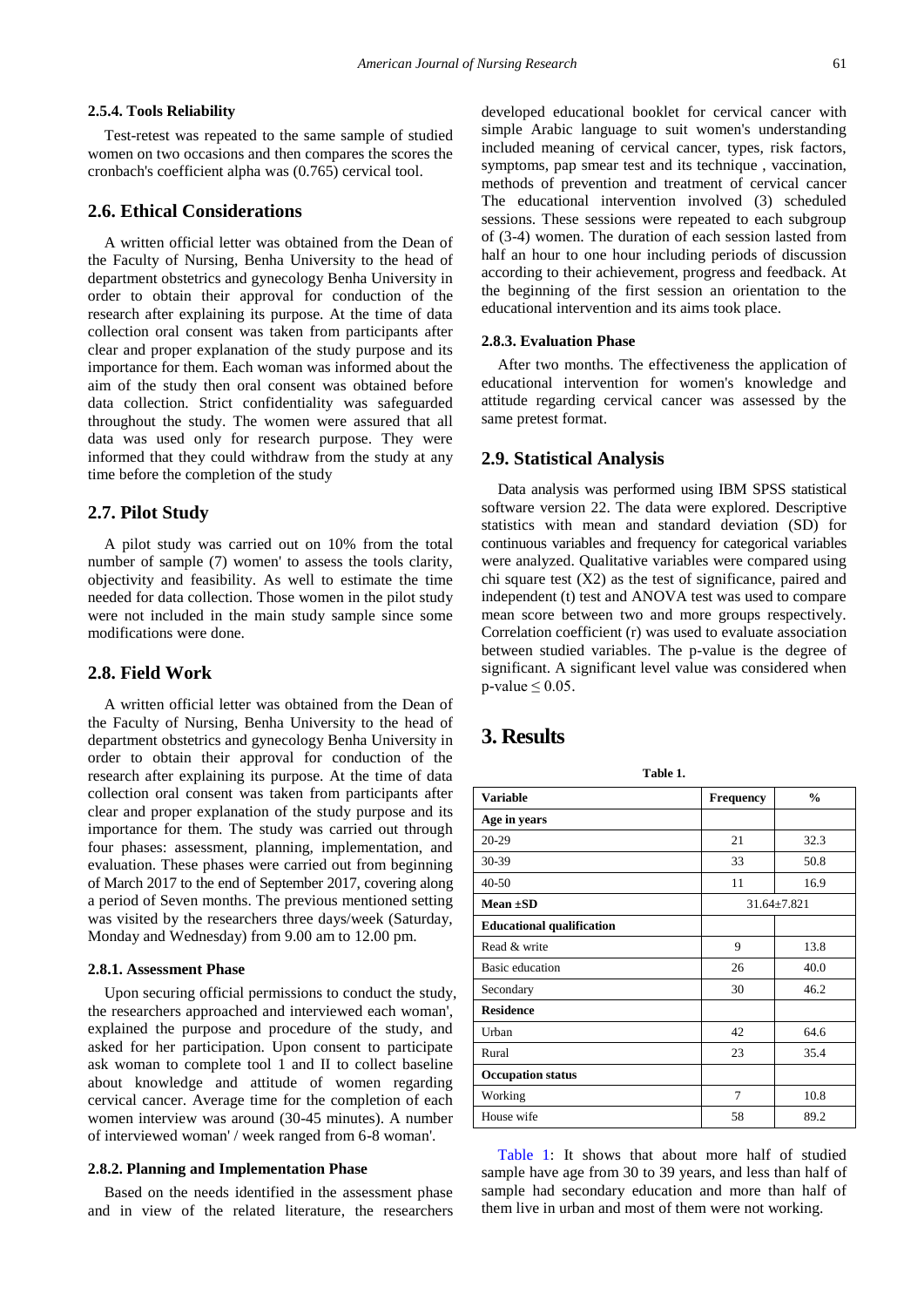**Table 2. Distribution of the studied women according their obstetric data(n=65).**

<span id="page-3-0"></span>

| Obstetric data                    | N <sub>O</sub>    | $\frac{0}{0}$ |  |  |  |
|-----------------------------------|-------------------|---------------|--|--|--|
| Age at marriage                   |                   |               |  |  |  |
| Less than 18                      | 6                 | 9.2           |  |  |  |
| 18-21                             | 24                | 36.9          |  |  |  |
| $22 - 26$                         | 35                | 53.7          |  |  |  |
| $Mean \pm SD$                     | $21.52 \pm 2.801$ |               |  |  |  |
| Gravidity                         |                   |               |  |  |  |
| $1 - 2$                           | 34                | 52.3          |  |  |  |
| $3 - 4$                           | 19                | 29.2          |  |  |  |
| $5+$                              | 12                | 18.5          |  |  |  |
| Mean $\pm SD$                     | 3.1385±1.22317    |               |  |  |  |
| Party                             |                   |               |  |  |  |
| $1 - 2$                           | 36                | 55.4          |  |  |  |
| $3 - 4$                           | 26                | 40.0          |  |  |  |
| $5 - 6$                           | 3                 | 4.6           |  |  |  |
| $Mean \pm SD$                     | 2.8615±0.86380    |               |  |  |  |
| <b>Using contraceptive method</b> |                   |               |  |  |  |
| Yes                               | 59                | 90.8          |  |  |  |
| No                                | 6                 | 9.2           |  |  |  |

[Table 2:](#page-3-0) illustrates that more than half (53.7%) the mean age at marriage were 21 years of studied women married for about (22-26) years, with mean of (21.52+2.801). about one third of them had gravid1-2 and more than half (55.4%) ranged from (1-2) of parity and the majority of them were used contraceptive methods.

[Table 3](#page-3-1) shows the distribution of the studied women regarding their knowledge of cervical cancer. There was a highly statistical significant regarding cervical cancer knowledge concerning meaning, types, risks, symptoms, diagnostic and treatment (p<0.001).

[Figure 1:](#page-3-2) This figure reveavels that 10.8% of studied woman have good knowledge pre intervention compared to 64.6% of them post intervention.

[Table 4](#page-4-0) shows the distribution of the studied women regarding their attitude on cervical cancer. There was statistical significant difference between studied women attitude regarding cervical cancer pre and post intervention. The highly improvement were concerning their attitude toward highly prevalent, curable if detected early, cervical cancer at least every three years as Chi-square  $\chi$ 2 rest 73.90 were 81.16and77.09) respectively.

[Figure 2:](#page-4-1)- This figure reveavels that 0.0% of the studied woman have positive attitude to pre intervention meanwhile, after intervention 30.8% of them have positive attitude.

[Table 5:](#page-4-2)-. illustrates that there was no statistical significant relation among studied women total knowledge score regarding their age and residence at both pre and post intervention phases .while there was a significant relation between knowledge and educational qualification and their occupational status at pre intervention phase.Moreover there was a high statistical significant relation among total knowledge score and their education (<0.001\*\*) at post intervention.

**Table 3. Distribution of knowledge regarding cervical cancer definition and risk factors of the studied women (n=65)**

<span id="page-3-1"></span>

| Knowledge                              | <b>Pre-intervention</b> | <b>Post-intervention</b> | Paired t | P value    |  |
|----------------------------------------|-------------------------|--------------------------|----------|------------|--|
|                                        | Mean $\pm$ SD           | Mean $\pm$ SD            | test     |            |  |
| Meaning of cervical cancer             | $.5231 \pm .50335$      | $.9077 + .29171$         | $-5.130$ | $<0.001**$ |  |
| Types of cervical cancer               | $1.3385 \pm 1.18950$    | $2.5231 + 70948$         | $-7.500$ | $<0.001**$ |  |
| Risks for cervical cancer              | $2.6000+1.51863$        | $4.0923 \pm .96377$      | $-6.607$ | $<0.001**$ |  |
| Symptoms of cervical cancer            | 2.7846+2.08036          | 4.7846+1.08242           | $-6.600$ | $<0.001**$ |  |
| Diagnostic studied for cervical cancer | $2.0615 \pm 1.53986$    | $4.2462+1.69587$         | $-6.910$ | $<0.001**$ |  |
| Preventive measures of cervical cancer | $.9692 \pm 1.19856$     | $2.4308 \pm .95147$      | $-8.460$ | $<0.001**$ |  |
| Treatment of cervical cancer           | $1.0615 \pm 1.14396$    | $2.2154 \pm .76019$      | $-7.213$ | $<0.001**$ |  |
| Total knowledge score                  | 11.3385±7.28928         | 21.2000±4.47283          | $-9.243$ | $<0.001**$ |  |

<span id="page-3-2"></span>\*\*A highly statistical significant difference ( $P \le 0.001$ ) \* Statistical significant difference ( $P \le 0.05$ ).



Figure 1. Percentage distribution of the total knowledge score regarding cervical cancer of the studied women at pre and post intervention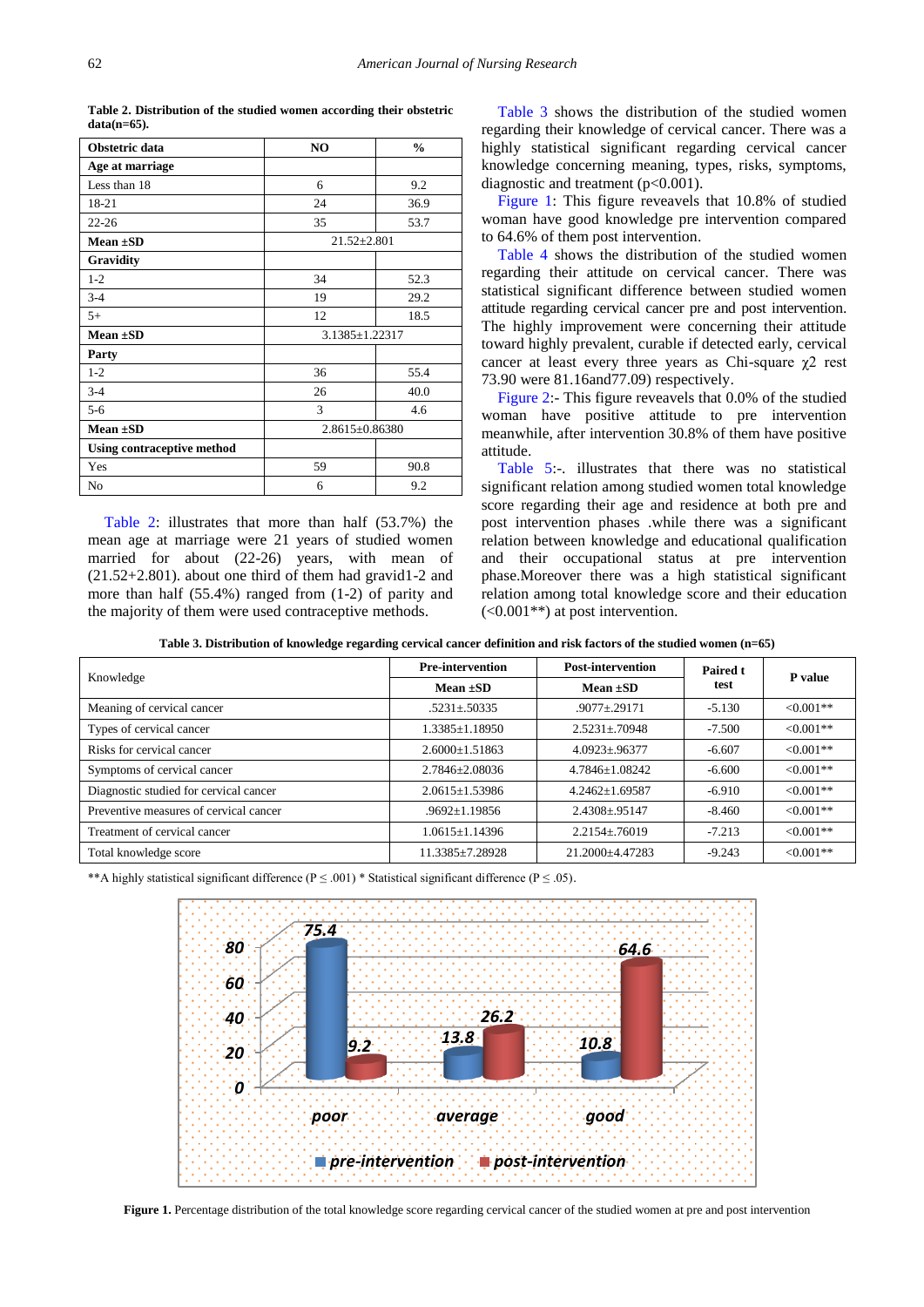<span id="page-4-0"></span>

|                                                                                            | <b>Pre-intervention</b> |                  |                |               | <b>Post-intervention</b> |       |                |                  | Chi-             |               |       |      |        |             |
|--------------------------------------------------------------------------------------------|-------------------------|------------------|----------------|---------------|--------------------------|-------|----------------|------------------|------------------|---------------|-------|------|--------|-------------|
| <b>Items</b>                                                                               |                         | <b>Disagreed</b> |                | Uncertain     |                          | Agree |                | <b>Disagreed</b> | <b>Uncertain</b> |               | Agree |      | square | P Value     |
|                                                                                            | N <sub>0</sub>          | $\frac{0}{0}$    | N <sub>0</sub> | $\frac{0}{0}$ |                          |       | N <sub>0</sub> | $\frac{0}{0}$    | N <sub>0</sub>   | $\frac{0}{0}$ |       |      | χ      |             |
| Carcinoma of the cervix is highly prevalent                                                | 31                      | 47.7             | 26             | 40.0          | 8                        | 12.3  | 4              | 6.2              | 4                | 6.2           | 57    | 87.7 | 73.90  | $<0.001**$  |
| Cervical cancer is curable if detected early.                                              | 15                      | 23.1             | 43             | 66.2          | 7                        | 10.8  | 4              | 6.2              | 3                | 4.6           | 58    | 89.2 | 81.16  | $<0.001**$  |
| Postmenopausal women still have the risk of<br>getting cervical cancer.                    | 26                      | 40.0             | 32             | 49.2          | $\overline{7}$           | 10.8  | 4              | 6.2              | 5                | 7.7           | 56    | 86.2 | 73.94  | $<0.001**$  |
| Maintaining sexual hygiene can prevent<br>cervical cancer.                                 | 25                      | 38.5             | 26             | 40.0          | 14                       | 21.5  | 3              | 4.6              | 14               | 21.5          | 48    | 73.8 | 39.53  | $<0.001**$  |
| Cervical cancer has no symptoms in the<br>precancerous lesions period.                     | 31                      | 47.7             | 27             | 41.5          | $\overline{7}$           | 10.8  | 6              | 9.2              | 5                | 7.7           | 54    | 83.1 | 68.23  | $<0.001**$  |
| Cervical cancer can be detected in its earliest<br>stages.                                 | 27                      | 41.5             | 26             | 40.0          | 12                       | 18.5  | 4              | 6.2              | 4                | 6.2           | 57    | 87.7 | 62.54  | $<0.001**$  |
| Early sexual activity is one of the risk factors<br>of cervical cancer.                    | 28                      | 43.1             | 28             | 43.1          | 9                        | 13.8  | 6              | 9.2              | 5                | 7.7           | 54    | 83.1 | 62.40  | $<0.001**$  |
| Women should be screened for cervical<br>cancer at least every three years.                | 20                      | 30.8             | 36             | 55.4          | 9                        | 13.8  | $\overline{c}$ | 3.1              | 4                | 6.2           | 59    | 90.8 | 77.09  | $<0.001**$  |
| Cervical smear cytological examination is a<br>major method for cervical cancer screening. | 25                      | 38.5             | 25             | 38.5          | 15                       | 23.1  | 4              | 6.2              | 25               | 3.5           | 36    | 55.4 | 23.85  | $< 0.001**$ |

**Table 4. Distribution of attitude regarding cervical cancer of the studied women (n=65)**

<span id="page-4-1"></span>\*\*A highly statistical significant difference ( $P \le 0.001$ ) \* Statistical significant difference ( $P \le 0.05$ ).



Figure 2. Percentage distribution of the total attitude score regarding cervical cancer screening of the studied women at pre and post intervention

<span id="page-4-2"></span>

|                 |                    |                  | <b>Statistical test</b>   |           |                      |                             | <b>Statistical test</b>   |              |  |  |  |  |  |  |  |  |  |  |  |               |  |  |
|-----------------|--------------------|------------------|---------------------------|-----------|----------------------|-----------------------------|---------------------------|--------------|--|--|--|--|--|--|--|--|--|--|--|---------------|--|--|
| <b>Variable</b> | Mean $\pm SD$      | F<br><b>Test</b> | <b>Independent t test</b> | P value   | Mean $\pm SD$        | $\mathbf{F}$<br><b>Test</b> | <b>Independent t test</b> | P value      |  |  |  |  |  |  |  |  |  |  |  |               |  |  |
| Age in years    |                    |                  |                           |           |                      |                             |                           |              |  |  |  |  |  |  |  |  |  |  |  |               |  |  |
| $20-29$         | $8.2857 \pm 3.509$ | 0.101            |                           | >0.05     | 19.0476±3.499        | 0.719                       |                           | >0.05        |  |  |  |  |  |  |  |  |  |  |  |               |  |  |
| 30-39           | $8.0303 \pm 3.627$ |                  |                           |           | 19.8788±2.607        |                             |                           |              |  |  |  |  |  |  |  |  |  |  |  |               |  |  |
| $40 - 50$       | $7.7273 \pm 2.101$ |                  |                           |           | $18.8182 \pm 3.655$  |                             |                           |              |  |  |  |  |  |  |  |  |  |  |  |               |  |  |
| Education       |                    |                  |                           |           |                      |                             |                           |              |  |  |  |  |  |  |  |  |  |  |  |               |  |  |
| Read & write    | $7.0000 \pm 1.936$ | 12.54            |                           | $< 0.05*$ | $13.6667 \pm 2.121$  | 46.13                       |                           | $< 0.001**$  |  |  |  |  |  |  |  |  |  |  |  |               |  |  |
| Basic education | $6.5000 \pm 2.239$ |                  |                           |           |                      |                             |                           |              |  |  |  |  |  |  |  |  |  |  |  | 19.8333±2.520 |  |  |
| Secondary       | $10.2308 \pm 3.64$ |                  |                           |           | $20.9615 \pm 0.999$  |                             |                           |              |  |  |  |  |  |  |  |  |  |  |  |               |  |  |
| Residence       |                    |                  |                           |           |                      |                             |                           |              |  |  |  |  |  |  |  |  |  |  |  |               |  |  |
| Urban           | $8.0952 \pm 3.505$ |                  | 0.223                     | >0.05     | 19.6667±2.816        |                             | 0.620                     | >0.05        |  |  |  |  |  |  |  |  |  |  |  |               |  |  |
| Rural           | 7.8788±3.416       |                  |                           |           | 19.1515±3.212        |                             |                           |              |  |  |  |  |  |  |  |  |  |  |  |               |  |  |
| occupation      |                    |                  |                           |           |                      |                             |                           |              |  |  |  |  |  |  |  |  |  |  |  |               |  |  |
| Working         | $13.0000 \pm 3.55$ |                  | 3.96                      | $< 0.05*$ | $21.7143 \pm 0.7559$ |                             | 5.09                      | $< 0.001$ ** |  |  |  |  |  |  |  |  |  |  |  |               |  |  |
| House wife      | $7.4655 \pm 2.798$ |                  |                           |           | $19.1552 \pm 3.150$  |                             |                           |              |  |  |  |  |  |  |  |  |  |  |  |               |  |  |

\*\*A highly statistical significant difference ( $P \le 0.001$ ) \* Statistical significant difference ( $P \le 0.05$ ).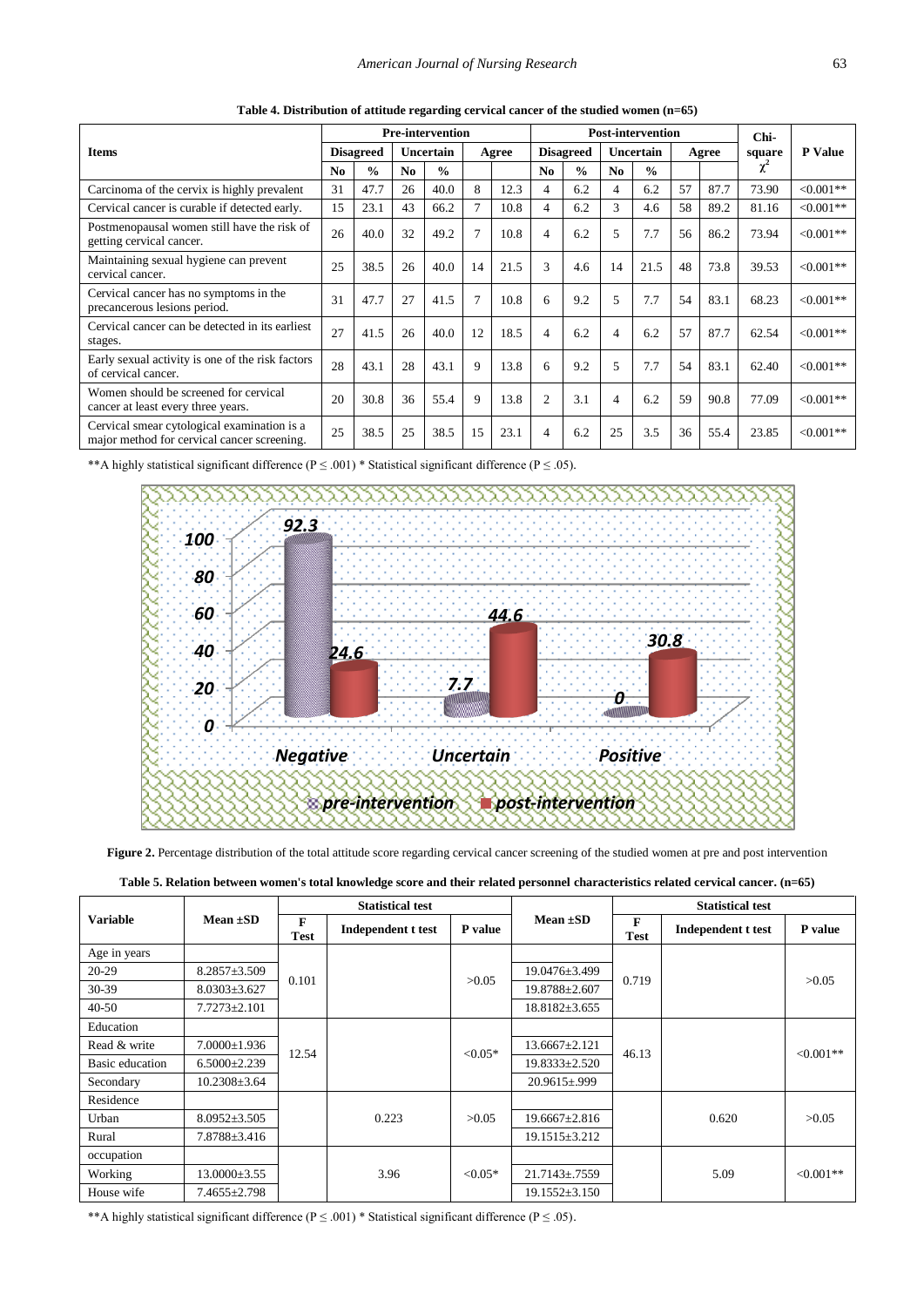<span id="page-5-0"></span>

|                  |                    | <b>Statistical test</b>     |                    |            |                    | <b>Statistical test</b>  |                    |             |             |  |
|------------------|--------------------|-----------------------------|--------------------|------------|--------------------|--------------------------|--------------------|-------------|-------------|--|
| <b>Variable</b>  | Mean $\pm SD$      | $\mathbf{F}$<br><b>Test</b> | Independent t test | P value    | Mean $\pm SD$      | F<br><b>Test</b>         | Independent t test | P value     |             |  |
| Age in years     |                    |                             |                    |            |                    |                          |                    |             |             |  |
| 20-29            | $10.8095 \pm 6.25$ | 0.052                       |                    | >0.05      | $20.2381 \pm 4.32$ | 1.11                     |                    | >0.05       |             |  |
| 30-39            | $10.7813 \pm 7.95$ |                             | ٠                  |            | 19.7576±4.60       |                          | ٠                  |             |             |  |
| $40 - 50$        | $11.5455 \pm 5.61$ |                             |                    |            | $22.0000 \pm 3.22$ |                          |                    |             |             |  |
| <b>Education</b> |                    |                             |                    |            |                    |                          |                    |             |             |  |
| Read & write     | $1.3333 \pm 2.00$  | 15.54                       |                    |            | $< 0.05*$          | 12.7778±4.84             | 42.58              | ۰.          | $< 0.001**$ |  |
| Basic education  | $14.3077 \pm 5.65$ |                             |                    |            |                    | $22.5385 \pm 1.90$       |                    |             |             |  |
| Secondary        | $11.7667 \pm 7.03$ |                             |                    |            | $22.5667 \pm 3.00$ |                          |                    |             |             |  |
| <b>Residence</b> |                    |                             |                    |            |                    |                          |                    |             |             |  |
| Urban            | $10.1667 \pm 7.19$ | ٠                           | 0.629              | >0.05      | 21.0238±4.48       | $\overline{\phantom{a}}$ | 0.425              | >0.05       |             |  |
| Rural            | 12.3636±6.44       |                             |                    |            | 21.5217±4.53       |                          |                    |             |             |  |
| occupation       |                    |                             |                    |            |                    |                          |                    |             |             |  |
| Working          | 17.1429±7.51       | $\qquad \qquad -$           | 2.19               | ${<}0.05*$ | 25.5714±2.29       | $\overline{\phantom{a}}$ | 4.69               | $< 0.001**$ |             |  |
| House wife       | $10.6379 \pm 7.00$ |                             |                    |            | $20.6724 \pm 4.39$ |                          |                    |             |             |  |

**Table 6. Relation between women's total attitude score and their related personnel characteristics related cervical cancer. (n=65)**

\*\*A highly statistical significant difference ( $P \le 0.001$ ) \* Statistical significant difference ( $P \le 0.05$ ).

[Table 6:](#page-5-0) Relation between women's total attitude score and their related personnel characteristics related cervical cancer. illustrates that there was no statistical significant relation among studied women total attitude score regarding their age and residence at both pre and post intervention phases .while there was a significant relation among their attitude and their educational qualification and their occupational status at pre intervention phase.Moreover there was a high statistical significant relation among total attitude score and their education  $(<0.001**$ ) at post intervention.

**Table 7. Correlation between total knowledge and attitude score of the studied women at pre and post intervention (n=65)**

<span id="page-5-1"></span>

| Variables                             | <b>Total attitude</b><br>pre-intervention |         | <b>Total attitude</b><br>post-intervention |         |  |
|---------------------------------------|-------------------------------------------|---------|--------------------------------------------|---------|--|
|                                       | R                                         | P value |                                            | P value |  |
| Total knowledge pre-<br>intervention  | .033.<br>.795                             |         |                                            |         |  |
|                                       |                                           |         |                                            |         |  |
| Total knowledge post-<br>intervention |                                           |         | .060                                       | .638    |  |

\*\*. Correlation is a highly statistically significant at the 0.01 level (2-tailed).

[Table 7:](#page-5-1) Correlation between total knowledge and attitude score of the studied women at pre and post intervention. Indicates that there was appositive association between studied women total knowledge and total attiude score. That means increase knowledge is positively associated with increase attitude

# **4. Discussion**

Cancer is increasingly becoming the disease of the century, especially cervical cancer that is now the fourth most common Gynecologic malignant tumor worldwide after breast cancer to cause death among the female

population. This disease originates at the squamocolumnar junction of cervical canal. It most commonly arises in an area known to undergo considerable changes during late fetal life, adolescence and first pregnancy [\[13\].](#page-7-7)

The aim of present study was to evaluate the effect of educational intervention for women's knowledge and attitude regarding cervical cancer. The current study result supported the stated hypothesis that educational intervention will improve studied women knowledge and attitude score. Regarding studied women knowledge about cervical cancer at the pre-intervention phase, the present study revealed that the majority of women had poor knowledge pre intervention. These findings are agreed with [\[5\]](#page-6-4) in the study to evaluate "effectiveness of structured education program on knowledge regarding cervical cancer prevention "at India, and found represented that the majority of the studied females had a poor level of knowledge regarding cervical cancer at the pre-program phase. Moreover the present study findings are supported by [\[14\],](#page-7-8) in the study to "Effect of Educational Program Women' Knowledge, Attitude Regarding Cervical Cancer and Early Detection by Pap Test "at king of Saudi Arab, it was illustrated that at the pre-program phase the majority of the studied women had poor knowledge regarding pap test 88% of women, in both control and study group in base line survey. This can be attributed to the absence of a well-organized cervical cancer program.

On the other hand, the present study findings showed that there was a highly significant improvement of knowledge score regarding knowledge post intervention, these study findings are agreed with [\[15\],](#page-7-9) in the study to assess "effectiveness of planned teaching program on knowledge regarding cervical cancer among women" that conducted at India, the study findings revealed that there was a significant difference between the two tests was tested using paired t-test the level of significant was highly (p<0.001) indicated that there was a significant difference in the knowledge of women on cervical cancer. In the same line with  $[16]$  in the study conducted for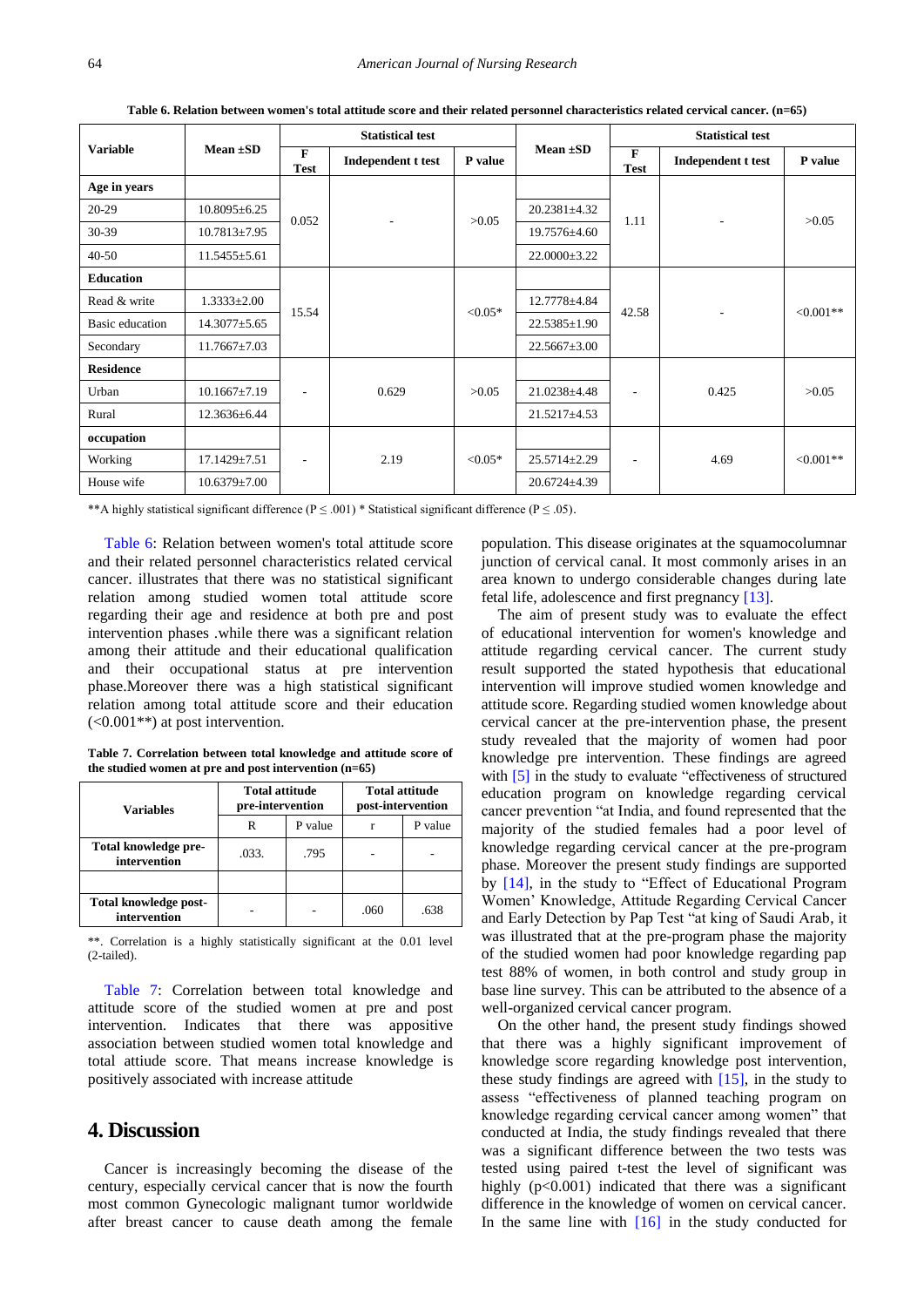"evaluation of an educational program on cervical cancer for rural women "in Southern India. A similar findings were supported the present study findings, and showed the posttest mean was significantly higher than that of the pretest mean.

In relation to the attitude of the studied women regarding for cervical cancer at the pre-intervention, the present study findings pointed out that, the majority women had a negative attitude .These findings may be due to lack of cervical cancer prevention awareness program and lack role of mass media toward cervical cancer prevention The present study findings supported by a previously mentioned study by *[\[14\]](#page-7-8)* that illustrated that majority of the studied females had a negative attitude. In addition [\[17\]](#page-7-11) in Egypt in the study to evaluate "the effect of educational intervention on women's knowledge and perception about cervical cancer and human papillomavirus vaccines in Tanta City". As regarding the effect of educational intervention on attitude of the studied women regarding cervical cancer, the present study findings revealed that studied women attitude was highly positive after the implementation of the educational intervention.

As regards the correlation between studied women knowledge and attitude, the present study findings revealed that there was a positive correlation between total knowledge and attitude scors this may be du to effect of educational intervention on knowledge and attitude for woman regarding cervical cancer .. these findings were supported by [\[18\],](#page-7-12) in the study to evaluate Knowledge about cervical cancer and barriers of screening program among women in wufeng County. In China, who reported that the good knowledge, the positive attitude. On the other hand [\[19\]](#page-7-13) in the study to evaluate Knowledge, Attitude and Practice Regarding Cervical Cancer Screening Among Women Attending a Teaching Hospital, Bharatpur, Chitwan, who reported that there was strong negative correlation between knowledge score and practice score regarding cervical cancer screening among women ( $r = -0.194$ ).

Regarding the personal characteristics of the studied women the present study findings showed that about half of studied sample have age from 30 to 39 years, and nearly half of sample had secondary education and more than half of them live in urban and most of them were not working. these results were in agreement with [\[17\]](#page-7-11) in the previously mentioned study indicated that half of the women (50.4%& 53.7% respectively) were aged 26-35years and lived in urban areas. In addition the study findings illustrated that about more than third of the women 35.2% had secondary education while 19.2% were illiterate; the majority of women 96.8%, 88.0%, and 82.4% respectively were married and not working.

In addition regarding obstetric history of studied woman the present study findings showed that the mean age of marriage were (53.7%) years in about half of them about one third of them had gravid1-2 and the majority of them were used contraceptive methods. [\[20\]](#page-7-14) in the study to evaluate Awareness of cervical cancer risk factors and symptoms: Cross-sectional community survey in post-conflict Northern Uganda reported that about two thirds of women 62.9%, had  $\leq$  2 gravida and 84.6% of them used contraceptive method .

Regarding relation between knowledge and personal characteristics of studied sample the present study findings showed that there were no statistically significant relation between studied women knowledge and their age and residence .Additionally the present study represented that there was a highly statistically significant relation between knowledge and educational level and occupation of studied women. These results were agreed with [\[21\]](#page-7-15) in the study to evaluate Knowledge, attitude, and practices related to cervical cancer among adult women who found that age, level of education and income were significantly associated with the highest knowledge score among women with higher education were more likely to have adequate knowledge. These findings may be due to that a highly educated woman pay more attention to health and have more opportunities to obtain relevant information and thereby increase knowledge.

Regarding the relation between attitude and personal characteristics of studied sample the present study findings represented than there was no significant relation between personal characteristics and attitude of studied sample these results were agreed with [\[22\]](#page-7-16) in the study to "evaluate Knowledge, attitudes, and practice related to cervical cancer screening among Kuwaiti women. It was indicated that level of education and occupation were a high significant factor associated with positive attitudes.

# **5. Conclusion**

Educational program is effectively improving women's knowledge and attitude regarding cervical cancer.

# **6. Recommendation**

- 1. Disseminate information that focus on educating the women about cervical cancer risks, prevention and early detection to enhance uptake of cervical cancer.
- 2. Cervical cancer education program should be provided for all women's in all different ages in Egypt.

# **References**

- <span id="page-6-0"></span>[1] Phianmongkhol Y, and Srisomboon J .Knowledgeabout Human Papillomavirus Infection and Cervical Cancer Prevention among Nurses in Chiang Mai University Hospital, Thailand. Asian Pacific Journal of Cancer Prevention.; (2011). 12, 823-825.
- <span id="page-6-1"></span>[2] Mwaka AD, Orach CG, Were EM, Lyratzopoulos G, Wabinga H, Roland M. Awareness of cervical cancer risk factors and symptoms: Cross-sectional community survey in post-conflict Northern Uganda. Health Expect. (2016); 19(4): 854-67.
- <span id="page-6-2"></span>[3] Bayrami, R.; Taghipour, A.; Ebrahimipour, H. Personal and sociocultural barriers to cervical cancer screening in Iran, patient and provider perceptions: A qualitative study. Asian Pac. J. Cancer Prev. (2015), 16, 3729-3734.
- <span id="page-6-3"></span>[4] Nootan R. Mali1, Ramling Mali.Effect of Structured Education on Knowledge Regarding Prevention of Cervical Cancer among A.N.M. Students. International Journal of Science and Research (IJSR) ISSN (Online). (2014): 2319-7064 volum 3, issue 3.
- <span id="page-6-4"></span>[5] Hoque ME. Cervical Cancer Awareness and Preventive Behaviour among Female University Students in South Africa. Asian Pacific Journal of Cancer Prevention.; (2015).11, 127-130.